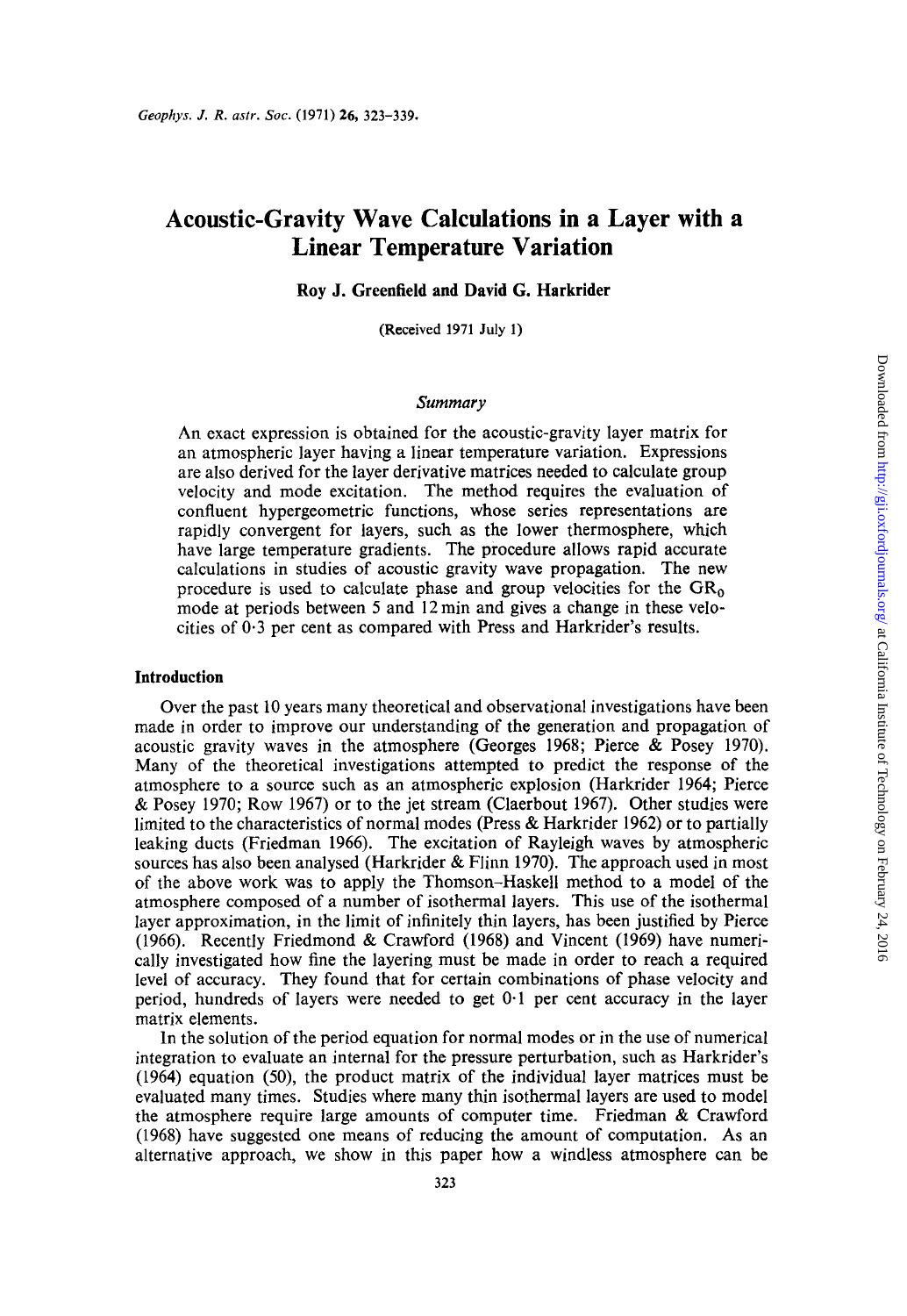approximated with layers in which the temperature varies linearly with height. This allows a relatively small number of layers to be used, and removes the necessity to determine how thin the layering must be made to maintain accuracy. **A** similar approach has been used in radio propagation work and by Phinney (1970) in acoustic propagation.

# *Symbols*

*The following quantities are functions of altitude:* 

- z vertical co-ordinate, positive upward;
- *w* vertical particle velocity perturbation;
- *P,* total pressure perturbation;
- *x* time derivative of the dilatation;
- *LX* sound speed;
- $\rho$  atmospheric equilibrium density;
- *M* molecular weight;
- *T* \* real kinetic temperature in degrees kelvin.

*The following are independent of altitude in a layer:* 

- gravity field strength, positive downward; *g*
- *c* phase velocity;
- *w* angular frequency;
- *y*  ratio of specific heats; assumed to be 1.4;
- universal gas constant;
- *Mo* molecular weight at ground;
- *p* downward temperature gradient;
- *y* horizontal co-ordinate.

*The following are computed quantities:* 

 $T = [M_0/M] T^*$ , molecular scale temperature;

 $k = \omega/c$ , horizontal wave number;

$$
\delta = g^2 k^2 - \omega^4;
$$

$$
\beta_1 = \frac{(\gamma - 1) g}{\gamma R^*}
$$

$$
m = \frac{6}{R^* \beta} - 1
$$

$$
v = (m+1) \omega^2
$$

$$
Y_1 = \frac{(m+1)\omega}{\gamma g k}
$$

$$
f(R) = \frac{1}{2}
$$

$$
= \left(\frac{\beta_1}{\beta} - 1\right) \frac{gk}{\omega^2}
$$

$$
\mathcal{L}(\mathbf{P})
$$

$$
Y_3=m+2
$$

 $Y_2$ 

$$
b=m+2
$$

$$
q = \frac{1}{2}(Y_1 + Y_2 - Y_3) a = -q
$$

$$
-q
$$

 $T_1 - T_2$  $z_2 - z_1$  $\beta = \frac{T_1 - T_2}{T_1 - T_2}$ , downward temperature gradient.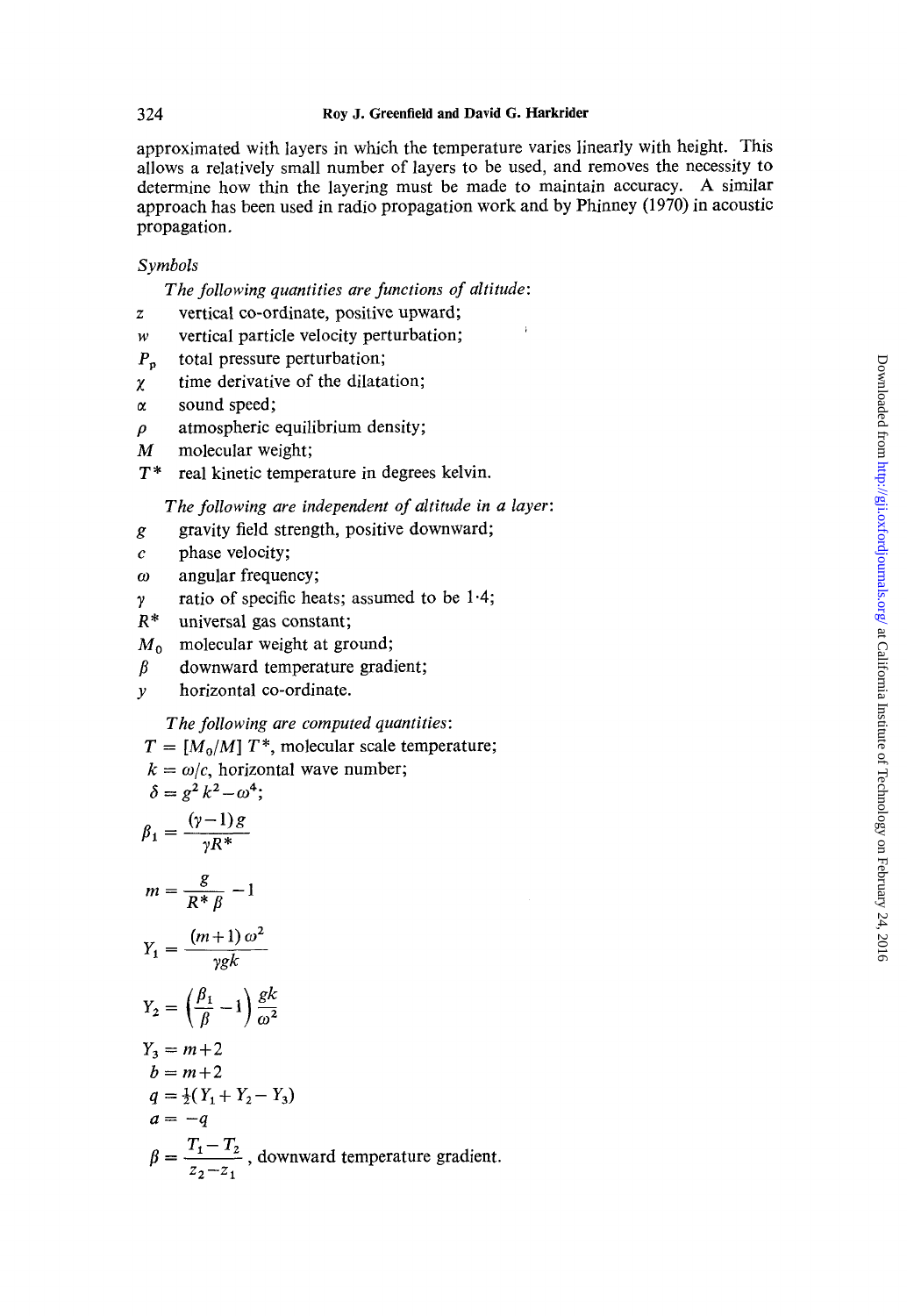### **Layer matrix**

The atmosphere is assumed to be inviscid and horizontally stratified. It is also assumed to be windless, although in a layer with constant horizontal wind velocity  $\bar{v}$ , the calculations below are valid with the substitution of  $\omega - \mathbf{k} \cdot \mathbf{v}$  for  $\omega$  (Pierce 1966). We consider the mth layer of the atmosphere, shown in Fig. **1,** in which T varies linearly with altitude. The **z** co-ordinate is vertically upward; the base and top of the layer are at  $z_1$  and  $z_2$ . A new height variable is defined by

$$
x = T/\beta. \tag{1}
$$

In the layer the equilibrium hydrostatic density is given by (Lamb **1945, p. 545)** 

$$
\rho(x) = \rho(x_1) \left(\frac{x_1}{x}\right)^m.
$$
 (2)

Supressing the factor exp  $[i(\omega t - ky)]$  in the solutions, the 2 × 2 layer matrix,  $a_m$ , for the mth layer, relates values at the top and bottom of the layer by

$$
\begin{bmatrix} w_m(z_2) \\ P_p(z_2) \end{bmatrix} = a_m \begin{bmatrix} w_m(z_1) \\ P_p(z_1) \end{bmatrix} . \tag{3}
$$

The  $w_m$  and  $P_p$  relate to  $\chi$  by (Lamb 1945)

$$
\begin{bmatrix} w_m \\ P_p \end{bmatrix} = D(z) \begin{bmatrix} \chi \\ \dot{\chi} \end{bmatrix}, \tag{4}
$$

where the elements of the  $D(z)$  matrix are given by

$$
d_{11} = -[gk^2 \alpha^2 - g\gamma\omega^2]/\delta
$$
  
\n
$$
d_{12} = \omega^2 \alpha^2/\delta
$$
  
\n
$$
d_{21} = i\rho\alpha^2/\omega
$$
  
\n
$$
d_{22} = 0
$$
\n(5)

The matrix elements  $(a_m)_{ij}$  are obtained by the matrizant method (e.g. Gilbert & Backus **1966). If** we define

$$
\psi(x) = e^{kx} \chi(x) \tag{6}
$$

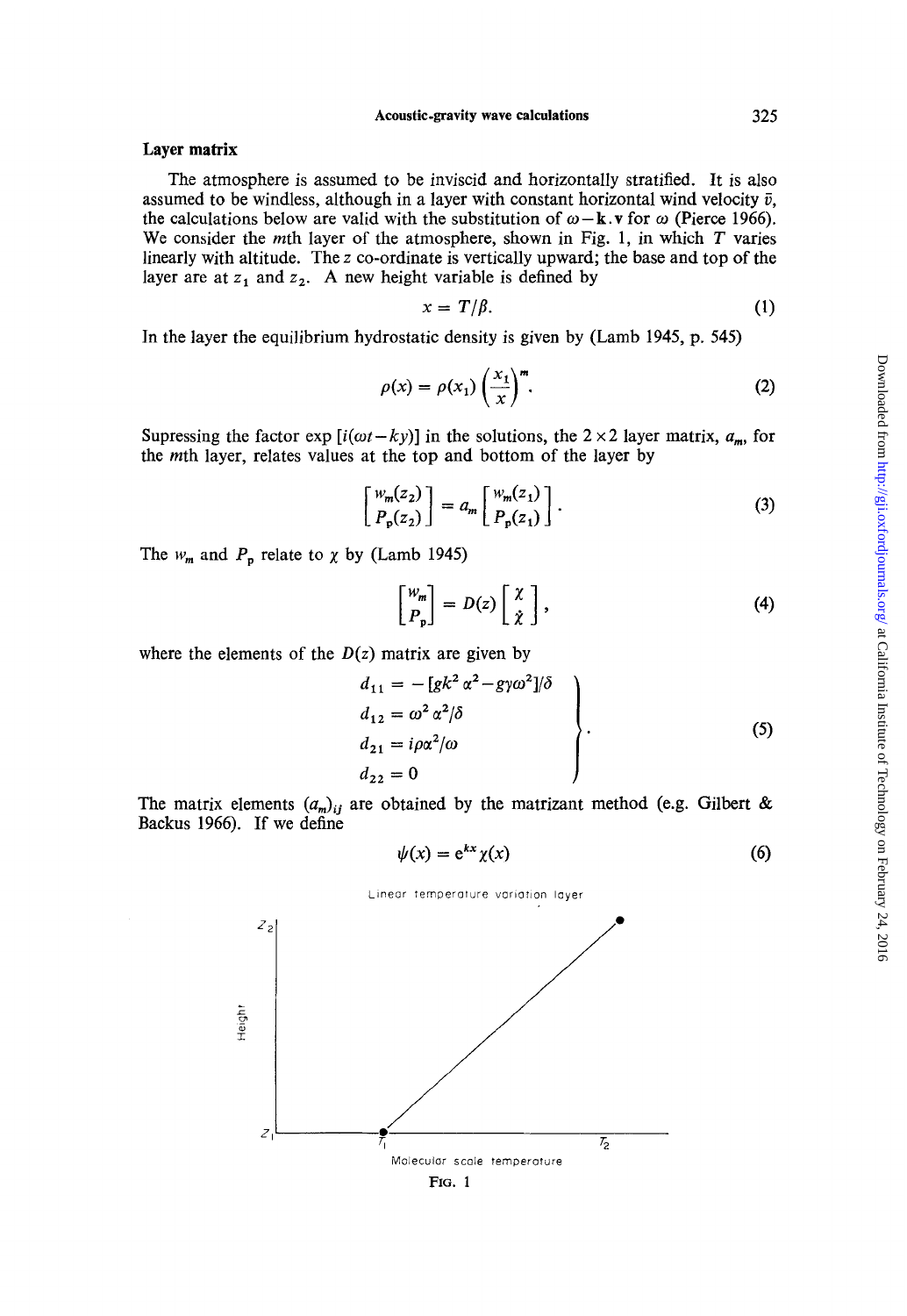then Lamb (1945) shows that  $\psi(x)$  obeys

$$
x\frac{\partial^2 \psi}{\partial x^2} + (m+2-2kx)\frac{\partial \psi}{\partial x} + 2qk\psi = 0.
$$
 (7)

With the substitution  $\xi = 2kx$ , equation (7) gives

$$
\xi \frac{\partial^2 \psi}{\partial \xi^2} + (m + 2 - \xi) \frac{\partial \psi}{\partial \xi} + q\psi = 0.
$$
 (8)

The solutions to equation **(8)** are the confluent hypergeometric functions (Kummer's function). We take as the two linearly independent solutions for equation (8)

$$
\psi_1(\xi) = M(a, b, \xi) \n\psi_2(\xi) = \xi^{1-b} e^{\xi} M(1-z, 2-b, -\xi).
$$
\n(9)

The  $\psi_1(\xi)$  and  $\psi_2(\xi)$  are respectively the  $y_1$  and  $y_4$  solutions given by Slater (1964).

and  $C_2$  are constants Thus, if  $f_1(x)$  and  $f_2(x)$  are the linearly independent solutions for  $\chi(x)$  and  $C_1$ 

$$
\begin{bmatrix} \chi(x) \\ \dot{\chi}(x) \end{bmatrix} = F(x) \begin{bmatrix} C_1 \\ C_2 \end{bmatrix},\tag{10}
$$

where the  $F(x)$  matrix is given by

$$
F(x) \equiv \begin{bmatrix} f_1(x) & f_2(x) \\ f_1(x) & f_2(x) \end{bmatrix}.
$$
 (11)

The expressions for the elements of the  $F(x)$  matrix are

$$
f_{11} = M_1 e^{-kx}
$$
  
\n
$$
f_{12} = M_3 e^{kx} \xi^{1-b}
$$
  
\n
$$
f_{21} = e^{-kx} \left[ \frac{a}{b} 2kM_2 - kM_1 \right]
$$
  
\n
$$
f_{22} = k e^{kx} \xi^{1-b} \left[ \left\{ 1 + \frac{2(1-b)}{\xi} \right\} M_3 - 2 \left( \frac{1-a}{2-b} \right) M_4 \right].
$$
\n(12)

The *Mi* are defined in Appendix **A.** The matrizant approach relates values at the top and bottom of the layer by

$$
\begin{bmatrix} \chi(x_2) \\ \dot{\chi}(x_2) \end{bmatrix} = F(x_2) F^{-1}(x_1) \begin{bmatrix} \chi(x_1) \\ \dot{\chi}(x_1) \end{bmatrix} . \tag{13}
$$

Combining equations (4) and **(13)** give

$$
a_m = D_2 F_2 F_1^{-1} D_1^{-1}, \qquad (14)
$$

where  $D_2 \equiv D(x_2)$  etc.

*326*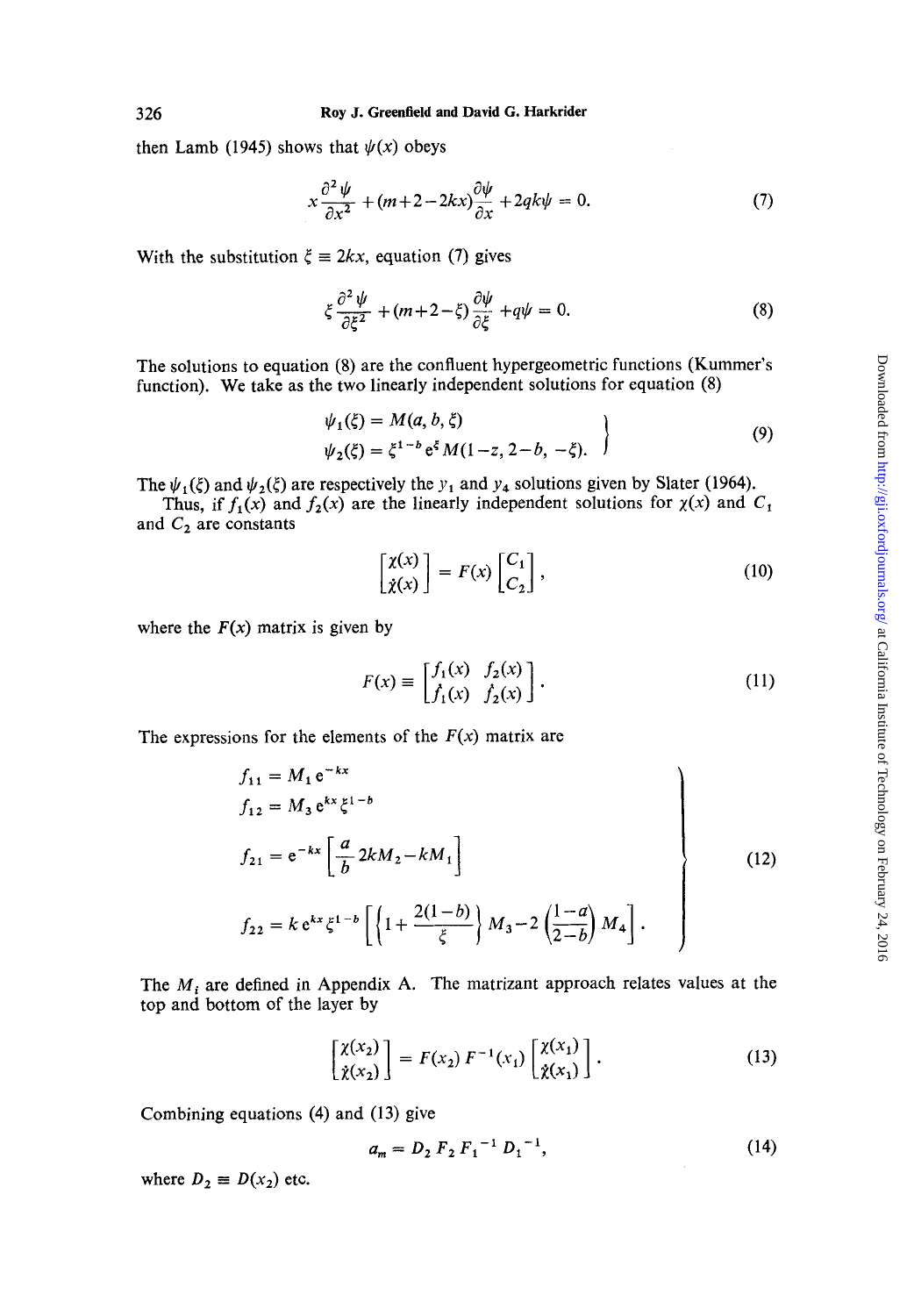## **Layer derivative matrices**

Harkrider **(1964)** denotes the layer derivative matrices for an individual layer as  $(\partial a_m/\partial k)_m$  and  $(\partial a_m/\partial \omega)_k$ . The individual elements of these derivative matrices are obtained by carrying out the indicated differentiation on the corresponding elements of the layer matrix. Harkrider **(1964)** then shows how the group velocity for a normal mode can be obtained by manipulation of the matrices, and how the  $(\partial a_m/\partial k)$ <sub>n</sub> matrices enter into the expression for the mode amplitudes. Therefore for the linear temperature variation model for the atmosphere to be useful, we require expressions for the layer derivative matrices. These are obtained by the chain rule:

$$
(\partial a_m/\partial k)_\omega = D_2' F_2 F_1^{-1} D_1^{-1}
$$
  
+ D\_2 F\_2' F\_1^{-1} D\_1^{-1}  
+ D\_2 F\_2 (F\_1^{-1})' D\_1^{-1}  
+ D\_2 F\_2 F\_1^{-1} (D\_1^{-1})'. (14)

The prime after a matrix indicates differentiation with respect to  $k$ , with  $\omega$  held constant. Writing equation (14) with the role of  $k$  and  $\omega$  interchanged gives  $(\partial a_m/\partial \omega)_k$ .

We now give the expressions for the partial derivatives needed to evaluate  $(\partial a_m/\partial k)_\omega$ .

For the  $D(x)$  matrix the derivatives of the elements are

$$
\begin{aligned}\n\frac{\partial d_{11}}{\partial k} &= \frac{-2gk\alpha^2}{\delta} - \frac{d_{11}}{\delta} \frac{\partial \delta}{\partial k} \\
\frac{\partial d_{12}}{\partial k} &= \frac{-d_{12}}{\delta} \frac{\partial \delta}{\partial k} \\
\frac{\partial d_{21}}{\partial k} &= \frac{\partial d_{22}}{\partial k} = 0,\n\end{aligned}
$$
\n(15)

where

$$
\frac{\partial \delta}{\partial k} = 2gk^2.
$$
 (16)

In taking the partial derivative in equations (15) and **(16)** and in equations **(19)** to *(23)* below, *w* and *x* are held constant.

The partial derivatives with respect to  $k$  of the  $F(x)$  matrix involve several terms. Notice that *a* and *5* depend on *k:* 

$$
k: \n\frac{\partial \xi}{\partial k} = 2x \tag{17}
$$

$$
\frac{\partial a}{\partial k} = \frac{1}{2} [Y_1/k - Y_2/k]. \tag{18}
$$

For the  $f_{11}$  element we have

$$
\frac{\partial f_{11}}{\partial k} = e^{-kx} \left[ -xM_i + \frac{\partial M_i}{\partial \xi} \frac{\partial \xi}{\partial k} + \frac{\partial M_i}{\partial a} \frac{\partial a}{\partial k} \right]
$$
(19)

$$
= e^{-kx} \left[ -xM_i + 2x \frac{a}{b} M_2 + P_1 \frac{\partial a}{\partial k} \right].
$$
 (20)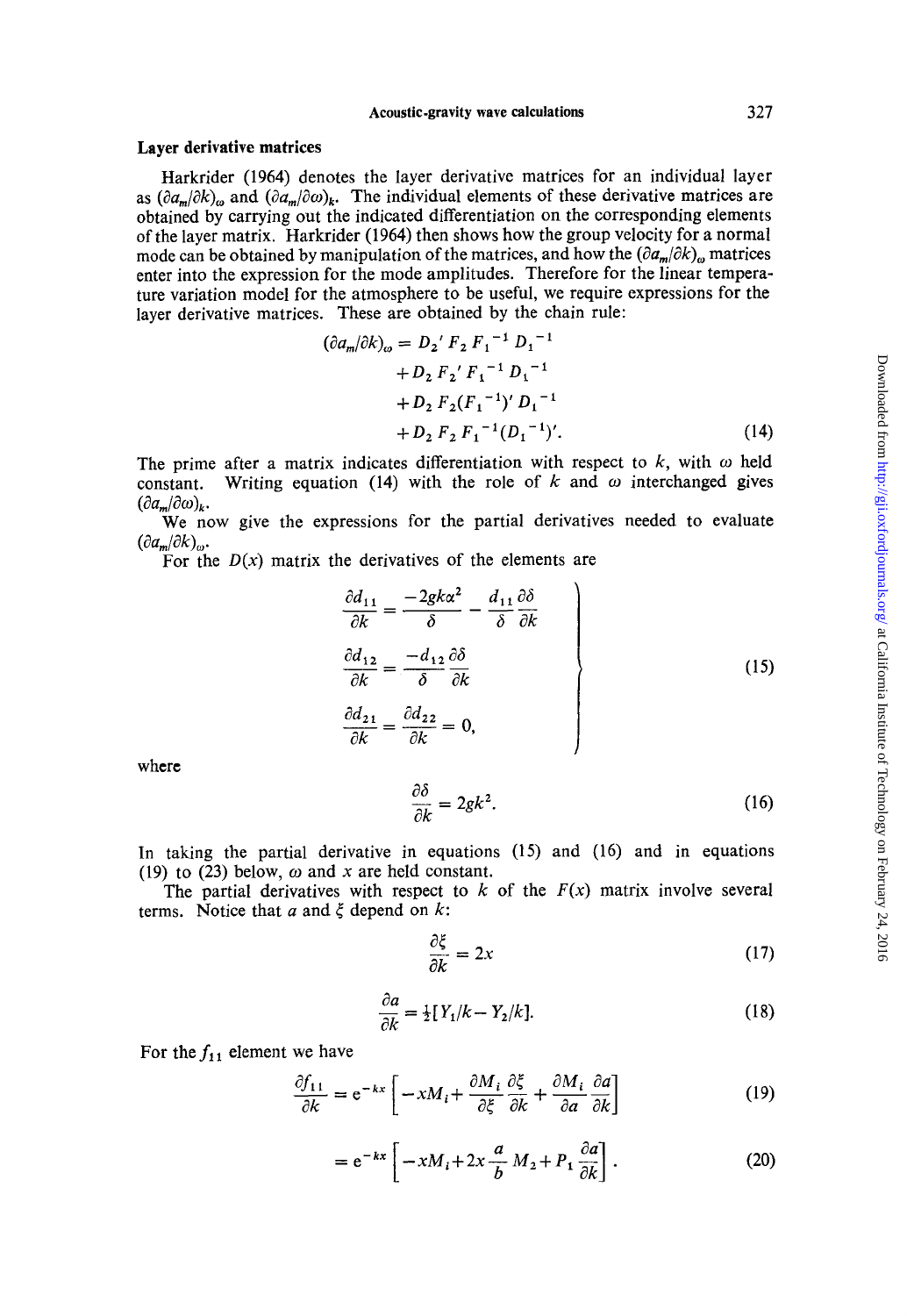Equation (20) follows from equation (19) using relations given in Appendix A. The *Pi*  are defined in the Appendices. In a similar manner the three remaining elements are

Equation (20) follows from equation (19) using relations given in Appendix A. The 
$$
P_i
$$
  
are defined in the Appendices. In a similar manner the three remaining elements are  

$$
\frac{\partial f_{12}}{\partial k} = e^{kx} \left[ \{x\zeta^{1-b} + 2x(1-b)\zeta^{1-b}\} M_3 + \zeta^{1-b} \left\{ -2x \left( \frac{1-a}{2-b} \right) M_4 - P_3 \frac{\partial a}{\partial k} \right\} \right]
$$
(21)  

$$
\frac{\partial f_{21}}{\partial k} = e^{-kx} \left[ \left\{ \frac{2a}{b} - kx \frac{2a}{b} + \frac{2k}{b} \frac{\partial a}{\partial k} \right\} M_2 + \{-1 + kx\} M_1 + k \frac{2a}{b} \left\{ \left( \frac{a+1}{b+1} \right) 2xM_5 + P_2 \frac{\partial a}{\partial k} \right\} - \frac{a}{b} 2xM_2 - P_1 \frac{\partial a}{\partial k} \right]
$$
(22)

$$
\frac{\partial f_{22}}{\partial k} = e^{kx} \left\{ \left[ \xi^{1-b} + xk \xi^{1-b} + (1-b) \xi^{-b} (2x) \right] \right. \left[ \left( 1 + \frac{2(1+b)}{\xi} \right) M_3 - 2 \left( \frac{1-a}{2-b} \right) M_4 \right] \right\}
$$

$$
+ (k\xi^{1-b}) \left\{ \frac{-2(1-b)}{\xi^2} \right. 2xM_3
$$

$$
+ \left[ 1 + \frac{2(1-b)}{\xi} \right] \left[ \left( \frac{1-a}{2-b} \right) M_4 (-2x) + P_3 \left( -\frac{\partial a}{\partial k} \right) \right]
$$

$$
- \frac{2}{(2-b)} \left( -\frac{\partial a}{\partial k} \right) M_4 - 2 \left( \frac{1-a}{2-b} \right) \left[ \left( \frac{2-a}{3-b} \right) (-2x) M_6 + P_4 \left( -\frac{\partial a}{\partial k} \right) \right] \right\}.
$$
(23)

To evaluate equation (14) we require derivatives of  $(D_1^{-1})'$  and  $(F_1^{-1})'$ . These are evaluated numerically with the matrix identity

(23)  
\nwe require derivatives of 
$$
(D_1^{-1})'
$$
 and  $(F_1^{-1})'$ . These are  
\nthe matrix identity  
\n
$$
\frac{\partial G^{-1}}{\partial s} = -[G^{-1}]\left[\frac{\partial G}{\partial s}\right][G^{-1}],
$$
\n(24)

where *G* is any matrix and **s** is any scalar.

Next we give the expressions for the partial derivatives needed to evaluate  $(\partial a/\partial \omega)_k$ . In taking the following derivatives x and k are held constant. For the *D(x)* matrix

$$
\frac{\partial \delta}{\partial \omega} = -4\omega^3 \tag{25}
$$

$$
\frac{\partial d_{11}(x)}{\partial \omega} = \frac{2gy\omega}{\delta} - \frac{d_{11}(x)}{\delta} \frac{\partial \delta}{\partial \omega} \tag{26}
$$

$$
\frac{\partial d_{12}(x)}{\partial \omega} = \frac{2\omega\alpha^2}{\delta} - \frac{d_{12}(x)}{\delta} \frac{\partial \delta}{\partial \omega} \tag{27}
$$

$$
\frac{\partial d_{21}(x)}{\partial \omega} = \frac{-d_{21}(x)}{\omega} \tag{28}
$$

$$
\frac{\partial d_{22}(x)}{\partial \omega} = 0. \tag{29}
$$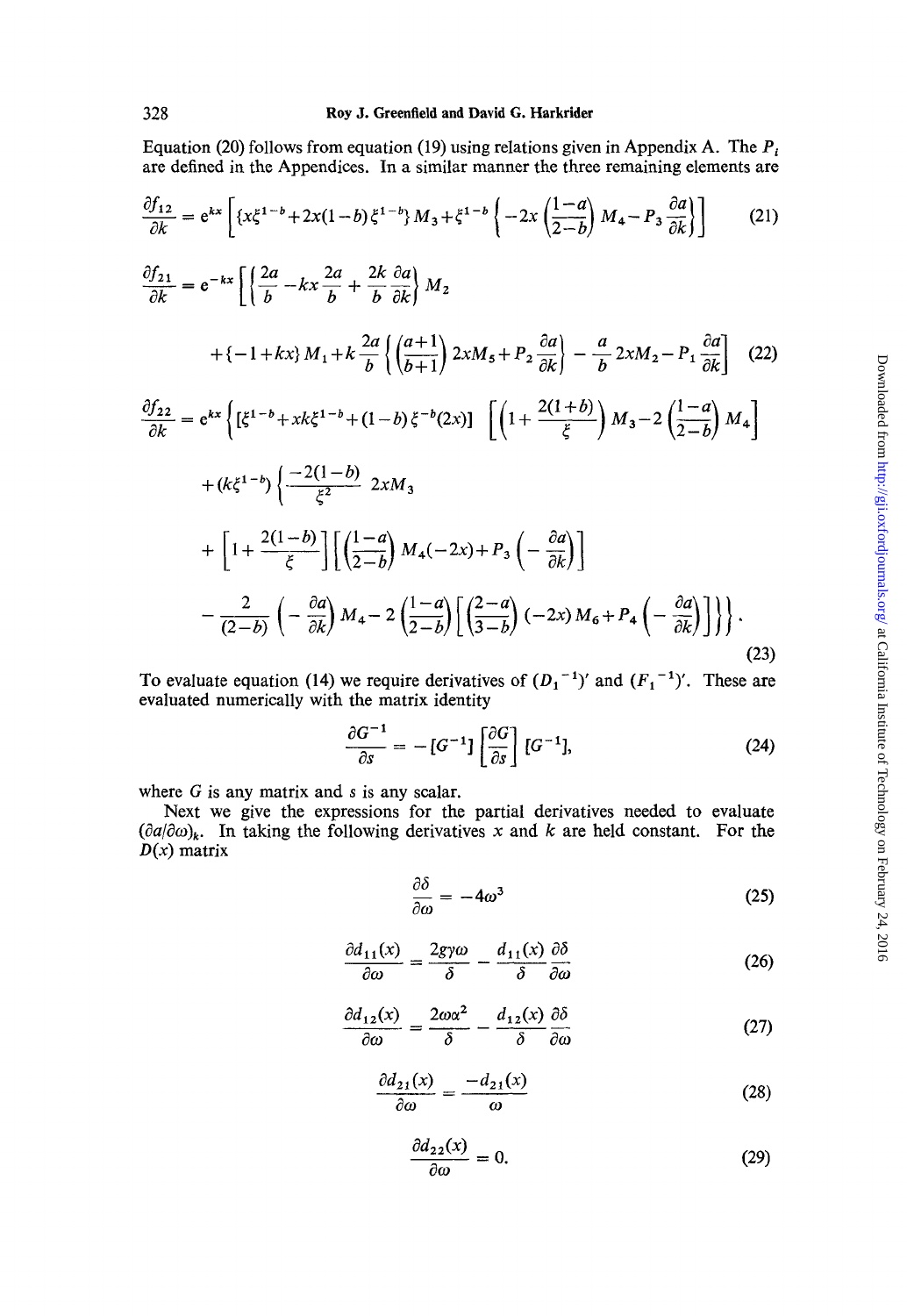**Acoustic-gravity wave calculations** 

The expressions for the  $F(x)$  matrix are:

$$
\frac{\partial f_{11}}{\partial \omega} = e^{-kx} P_1 \frac{\partial a}{\partial \omega} \tag{30}
$$

where

$$
\frac{\partial a}{\partial \omega} = -Y_1/\omega + Y_2/\omega \tag{31}
$$

and

$$
\frac{\partial f_{12}}{\partial \omega} = e^{kx} \xi^{1-b} P_3 \left( -\frac{\partial a}{\partial \omega} \right) \tag{32}
$$

$$
\frac{\partial f_{12}}{\partial \omega} = e^{-kx} \left[ \frac{2k}{b} M_2 + \frac{2ak}{b} P_2 - kP_1 \right] \left[ \frac{\partial a}{\partial \omega} \right]
$$
(33)

$$
\frac{\partial f_{22}}{\partial \omega} = k e^{kx} \xi^{1-b} \left\{ -\left[ 1 + \frac{2(1-b)}{\xi} \right] P_3 + \frac{2}{(2-b)} M_4 + 2 \left( \frac{1-a}{2-b} \right) P_4 \right\} \left( \frac{\partial a}{\partial \omega} \right). \tag{34}
$$

# **Numerical tests of the accuracy of the layer matrix**

The expressions given above for the layer matrix are exact; however, the evaluations of the *Mi* are done by a series summation, as outlined in Appendix B. For large  $\zeta = 2k(T/\beta)$  these series are slowly convergent. Thus roundoff and truncation errors can affect the results. To test the accuracy of the linear temperature variation layer matrix calculation we compared the resulting layer matrices to product layer matrices calculated by approximating the layer by a large number of isothermal layers, using equations (12) and (13) of Press & Harkrider (1962).

The first test was made for a linear temperature variation layer 10 km thick, with bottom and top temperatures, respectively, of 270" and 200". The layer represents the troposphere. The layer was divided into **137** isothermal layers. For all combinations of phase velocities of 100, 150, 300 and  $400 \text{ m s}^{-1}$ , and periods of 5, 10, 20, 40 and 80min, the two methods gave layer matrix elements which agreed to **0.01** per cent. When a period of  $3.33 \text{ min}$  and a phase velocity of  $100 \text{ m s}^{-1}$  was used the results from the two methods differed by 0.3 per cent for one of the matrix elements. This case was run again using 280 isothermal layers; these results agreed with the results for 137 isothermal layers, indicating that the isothermal results were correct and that the linear temperature variation layer method had a  $0.3$  per cent error.

**As** a second test we considered a linear temperature variation layer 60 km thick with top and bottom temperatures of 270" and **1400",** respectively. This layer fits the **ARDC** atmosphere (Wares *et al.* 1960) from 110 to 170 km altitude. This steep temperature gradient region is the most difficult atmospheric region to approximate with isothermal layers. Table **1** gives the difference in results for the two methods.

For a phase velocity of 100 m s<sup>-1</sup> and a period of 5 min the two methods give results which differ by **3** per cent. This case was run again using 280 isothermal layers. This reduced the largest difference in any element to **1** per cent, and all the layer matrix elements could be seen to be converging to the linear temperature variation results. This indicated that the linear temperature variation results are more accurate than the isothermal layer results, and that a large number of isothermal layers must be used to get accurate results in this case.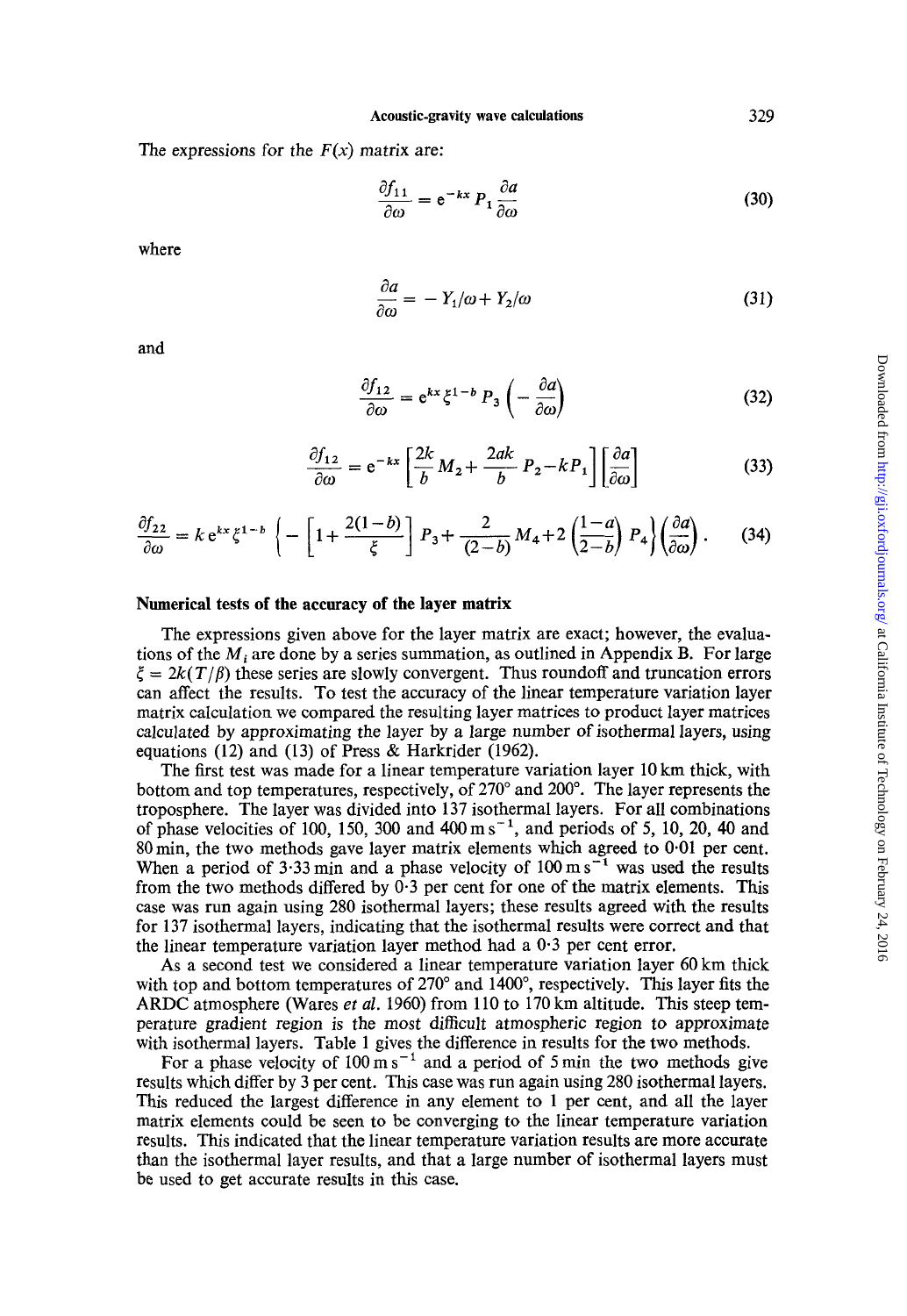# **Table 1**

# *Largest percentage difference (for any of the four elements of the a,,, matrix) between the linear temperature variation layer and isothermal layer results*

| Period |      |             | Phase velocity (m $s^{-1}$ ) |      |
|--------|------|-------------|------------------------------|------|
| (min)  | 100  | 150         | 300                          | 400  |
| 5      | 3.0  | 0·1         | 0.005                        | 0.04 |
| 10     | 1.5  | $1 \cdot 0$ | 0.015                        | 0.01 |
| 20     | 0.1  | 0·1         | 0·1                          | 0.05 |
| 40     | 0.05 | 0.15        | $0-1$                        | 0.01 |
| 80     | 0.1  | 0·1         | 0.05                         | 0.01 |
| 80     | 0·1  | 0·1         | 0.05                         | 0.01 |

# **Numerical results for atmosphere models**

The multilayered dispersion program described in Press & Harkrider (1962) and Harkrider (1964) was modified to include the linear temperature variation layer algorithms along with the already present isothermal layer algorithm for zero-gradient layers. This combination of layer techniques is convenient because the linear temperature variation algorithms described in this paper are slowly convergent for small thermal gradients.

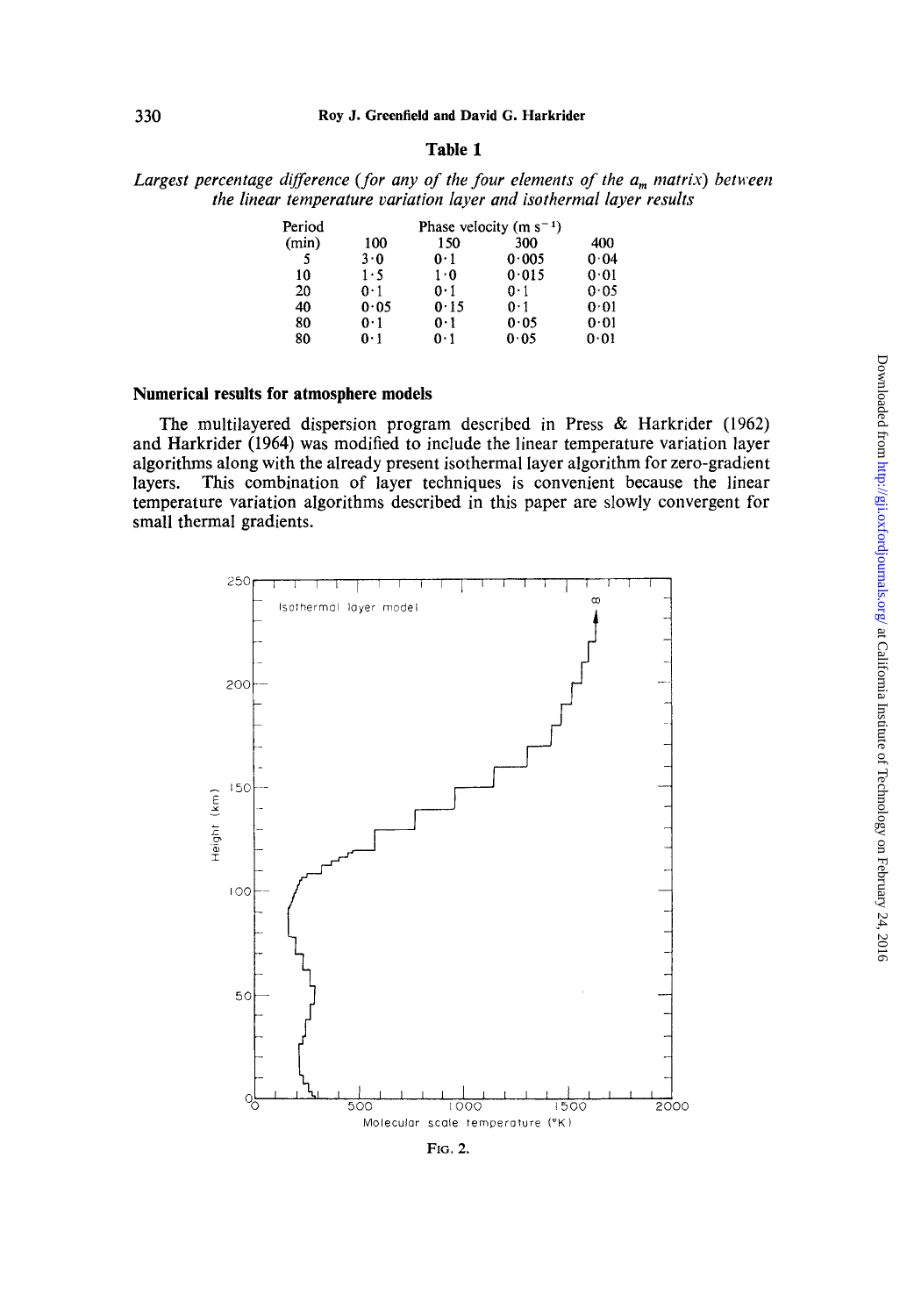Phase velocity (c), group velocity (U), and the spectral medium response  $(A_{\lambda})$ of the GR<sub>0</sub> acoustic-gravity mode (Press & Harkrider 1962) were calculated for isothermal and linear temperature variation layer models of the atmosphere. For all models the atmosphere was terminated with an isothermal half-space at 220 km. Model 1 (Fig. 2) is the isothermal layered model used by Press & Harkrider (1962, their Fig. 1) and Harkrider (1964). The results for this model are given in Table 2(a). The spectral medium response,  $A_A$ , is essentially the spectral amplitude for a sea-level source and receiver, and is defined analyticaily by Harkrider (1964). The value of gravity, g, for each layer corresponds to that g appropriate for the layer mid-point altitude above a spherical earth.

Three basic models were used to determine the effect **of** neglecting non-zero temperature variations in Model 1. In Model 2 the isothermal layers from 1 to 11 **km**  altitude were replaced by a 10 km single linear temperature variation layer. For Model **3,** the entire atmosphere was replaced by linear temperature variation layers located between the dots shown in Fig. 3. In Model 4, the contiguous equal gradient layers of Model **3** were consolidated into thicker linear temperature variation layers.

The acoustic gravity modes  $S_0$ ,  $S_1$ , etc. (Press & Harkrider 1962) which exist at periods less than *5* min were not calculated, since convergence in this period range required more the 100 term maximum specified in our linear temperature variation algorithms.

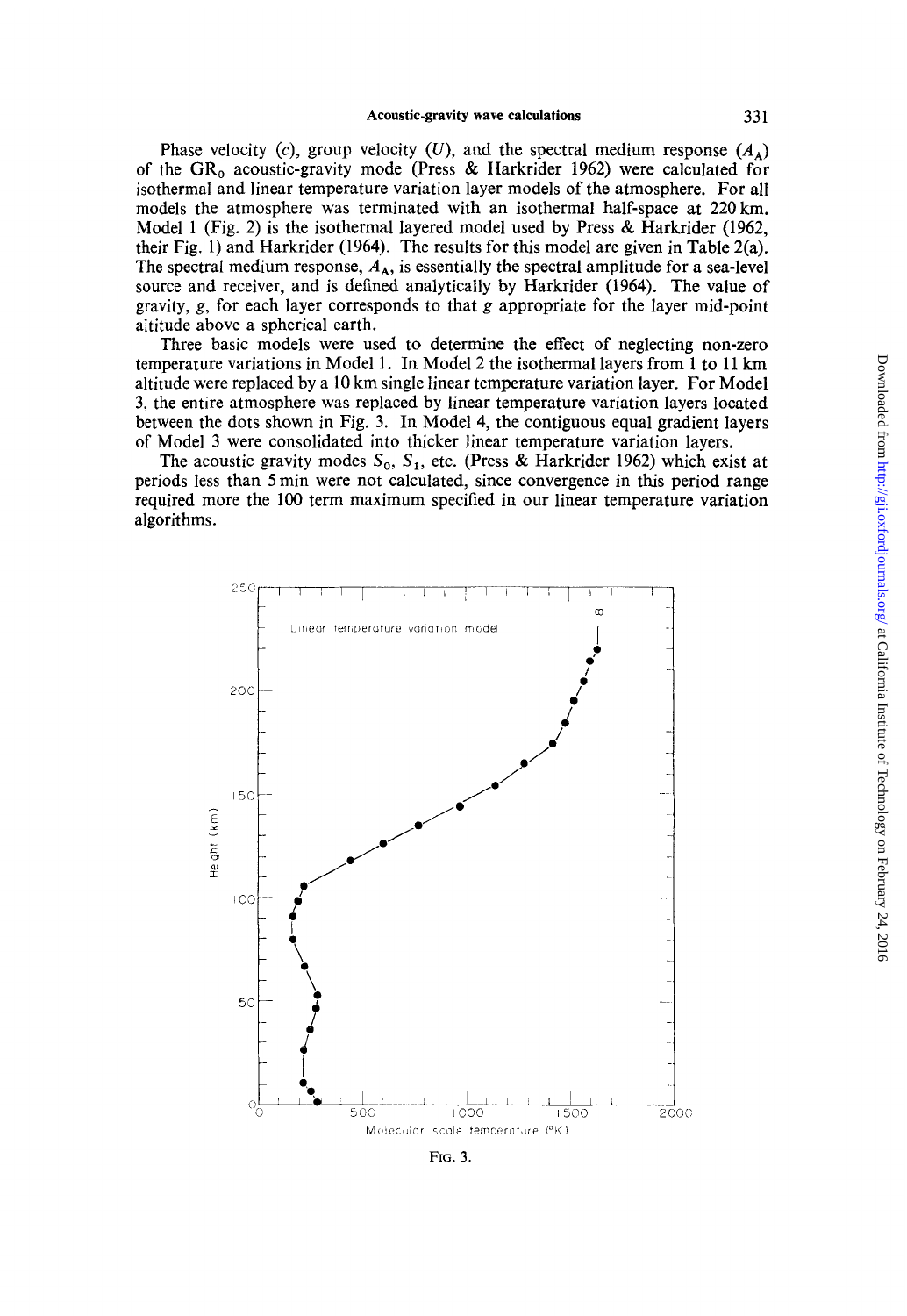|                                                                                                                                                                                                                                                                                                                                                                                                                                                                                         |                                                                                                                                                                                                                                                                                                                                                                                                                                          |  |  |  | $\begin{array}{l} A_{\rm A} \\ A_{\rm BH} \; {\rm s}^{-1} \; {\rm cm}^{-2} \\ \cdot \; 39070 \times 10^{-1} \\ \cdot \; 3927 \times 10^{-2} \\ \cdot \; 3933 \times 10^{-2} \\ \cdot \; 3688 \times 10^{-2} \\ \cdot \; 38144 \times 10^{-2} \\ \cdot \; 3115 \times 10^{-2} \\ \cdot \; 37315 \times 10^{-2} \\ \cdot \; 3.9395 \times 10^{-2} \\ \cdot \; 3.9395 \times 10^{-2} \\ \cdot \; 3.9392 \$ |  |
|-----------------------------------------------------------------------------------------------------------------------------------------------------------------------------------------------------------------------------------------------------------------------------------------------------------------------------------------------------------------------------------------------------------------------------------------------------------------------------------------|------------------------------------------------------------------------------------------------------------------------------------------------------------------------------------------------------------------------------------------------------------------------------------------------------------------------------------------------------------------------------------------------------------------------------------------|--|--|--|---------------------------------------------------------------------------------------------------------------------------------------------------------------------------------------------------------------------------------------------------------------------------------------------------------------------------------------------------------------------------------------------------------|--|
| $\begin{array}{c}\n(b) \\ g \text{ constant}\n\end{array}$                                                                                                                                                                                                                                                                                                                                                                                                                              | $\begin{array}{c} \nu \\ km s^{-1} \\ \nu 3197 \\ \nu 3197 \\ \nu 31222 \\ \nu 31221 \\ \nu 31214 \\ \nu 31214 \\ \nu 31214 \\ \nu 31214 \\ \nu 312145 \\ \nu 313145 \\ \nu 3145 \\ \nu 3145 \\ \nu 3145 \\ \nu 3145 \\ \nu 3145 \\ \nu 3146 \\ \nu 3148 \\ \nu 3145 \\ \nu 3145 \\ \nu 3146 \\ \nu 3147 \\ \nu 3148 \\ \nu 3148 \\ \nu 3149 \\ \nu$                                                                                     |  |  |  |                                                                                                                                                                                                                                                                                                                                                                                                         |  |
|                                                                                                                                                                                                                                                                                                                                                                                                                                                                                         |                                                                                                                                                                                                                                                                                                                                                                                                                                          |  |  |  | $\begin{array}{l} \textbf{(km s}^{-1)}\\ \textbf{(1125483)}\\ \textbf{1325483} \\ \textbf{13249392}\\ \textbf{13249302}\\ \textbf{131244002}\\ \textbf{13124003}\\ \textbf{1324003}\\ \textbf{1324202}\\ \textbf{1324415}\\ \textbf{1324202}\\ \textbf{132452}\\ \textbf{132452}\\ \textbf{132452}\\ \textbf{132452}\\ \textbf{132452}\\ \textbf{132452}\\ \textbf{13245$                               |  |
| $\begin{array}{r} \text{heiral} \text{ partial} \ \text{terial} \ \text{ter} \ \text{tr} \ \text{tr} \ \text{tr} \ \text{tr} \ \text{tr} \ \text{tr} \ \text{tr} \ \text{tr} \ \text{tr} \ \text{tr} \ \text{tr} \ \text{tr} \ \text{tr} \ \text{tr} \ \text{tr} \ \text{tr} \ \text{tr} \ \text{tr} \ \text{tr} \ \text{tr} \ \text{tr} \ \text{tr} \ \text{tr} \ \text{tr} \ \text{tr} \ \text{tr} \ \text{tr} \ \text{tr} \ \text{tr} \ \text{tr} \ \text{tr} \ \text$<br>g for a sp | $\begin{array}{l} A_{\Lambda}\\ \mu\textrm{bar s}^{-1}\,\textrm{cm}^{-2}\\ \cdot38774\times10^{-2}\\ \cdot38694\times10^{-2}\\ \cdot38694\times10^{-2}\\ \cdot3869\times10^{-2}\\ \cdot3869\times10^{-2}\\ \cdot37545\times10^{-2}\\ \cdot37545\times10^{-2}\\ \cdot37543\times10^{-2}\\ \cdot37312\times10^{-2}\\ \cdot3312\times10^{-2}\\ \cdot3312\times10^{-2}\\ \cdot3312\times10^{-2}\\ \cdot3312\times10^{-2}\\ \cdot\end{array}$ |  |  |  |                                                                                                                                                                                                                                                                                                                                                                                                         |  |
|                                                                                                                                                                                                                                                                                                                                                                                                                                                                                         |                                                                                                                                                                                                                                                                                                                                                                                                                                          |  |  |  |                                                                                                                                                                                                                                                                                                                                                                                                         |  |
|                                                                                                                                                                                                                                                                                                                                                                                                                                                                                         | $\begin{array}{l} (km\,s^{-1})\\ (km\,s^{-1})\\ (1248324\\ (131246530\\ (131246530\\ (131241143\\ (1313699\\ (1313699\\ (1313696\\ (13137067\\ (1313066\\ (13137066\\ (13137066\\ (13137066\\ (13137066\\ (13137066\\ (13137066\\ (13137066\\ (13137066\\ (13137066\\ (13137066\\ (131370$                                                                                                                                               |  |  |  |                                                                                                                                                                                                                                                                                                                                                                                                         |  |
|                                                                                                                                                                                                                                                                                                                                                                                                                                                                                         | $F = \frac{1}{2}$ $\frac{1}{2}$ $\frac{1}{2}$ $\frac{1}{2}$ $\frac{1}{2}$ $\frac{1}{2}$ $\frac{1}{2}$ $\frac{1}{2}$ $\frac{1}{2}$ $\frac{1}{2}$ $\frac{1}{2}$ $\frac{1}{2}$ $\frac{1}{2}$ $\frac{1}{2}$ $\frac{1}{2}$ $\frac{1}{2}$ $\frac{1}{2}$ $\frac{1}{2}$ $\frac{1}{2}$ $\frac{1}{2}$ $\frac{1}{2}$ $\frac{1}{2}$                                                                                                                  |  |  |  |                                                                                                                                                                                                                                                                                                                                                                                                         |  |

Isothermal Model of Fig. 2 *Isothermal Model of Fig.* 2

**Table 2** 

332

# and David G. Harkrider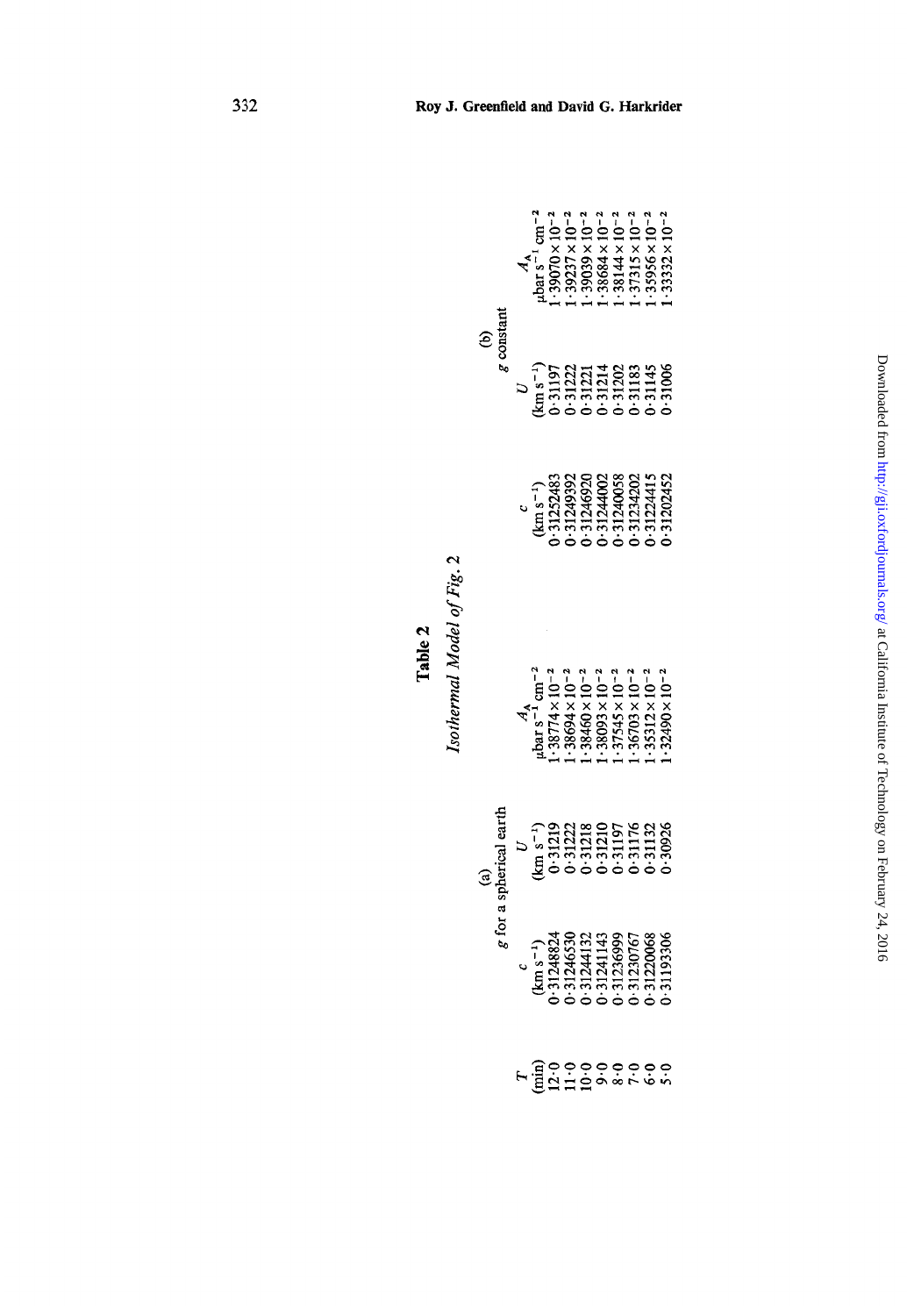| í<br>۴ |  |
|--------|--|
| υ<br>н |  |

*Isothermal model, with linear temperature variation between 1 -0 and* 10.0 *km.*  Isothermal model, with linear temperature variation between 1.0 and 10.0 km.

|             |                                                                                                                                                                                                                                                                                                                                                                                                               |  |  |  | $\begin{array}{l} \mathbf{A}_a \\ \mathtt{ubar s}^{-1} \\ \mathtt{cm}^{-2} \\ \mathtt{.38742} \times 10^{-2} \\ \mathtt{.38771} \times 10^{-2} \\ \mathtt{.38771} \times 10^{-2} \\ \mathtt{.38783} \times 10^{-2} \\ \mathtt{.38883} \times 10^{-2} \\ \mathtt{.38780} \times 10^{-2} \\ \mathtt{.373800} \times 10^{-2} \\ \mathtt{.373800} \times 10^{-2} \\ \mathtt{.373800} \times 10^{-2} \\$ |
|-------------|---------------------------------------------------------------------------------------------------------------------------------------------------------------------------------------------------------------------------------------------------------------------------------------------------------------------------------------------------------------------------------------------------------------|--|--|--|-----------------------------------------------------------------------------------------------------------------------------------------------------------------------------------------------------------------------------------------------------------------------------------------------------------------------------------------------------------------------------------------------------|
| $g$ constan | $\begin{array}{c} \nU\\ \nkm s^{-1}\\ \n1 \cdot 31313\\ \n1 \cdot 31331\\ \n0 \cdot 31328\\ \n0 \cdot 31320\\ \n0 \cdot 31307\\ \n0 \cdot 31307\\ \n0 \cdot 31307\\ \n0 \cdot 31328\\ \n0 \cdot 313243\\ \n0 \cdot 313243\\ \n0 \cdot 313243\\ \n0 \cdot 313243\\ \n0 \cdot 313243\\ \n0 \cdot 313243\\ \n0 \cdot 313243\\ \n0 \cdot 313243\\ \n$                                                             |  |  |  |                                                                                                                                                                                                                                                                                                                                                                                                     |
|             |                                                                                                                                                                                                                                                                                                                                                                                                               |  |  |  | $\begin{smallmatrix} (kn\ s^2)\\ (kn\ s^3)\\ (kn\ s^2)\\ (13162064\\ (13162057\\ (13159057\\ (13138182\\ (1313182223\\ (131312931\\ (13142223\\ (131312931\\ (131312931\\ (131312931\\ (131312931\\ (131312931\\ (131312931\\ (131312931\\ (131312931\\ (131312931\\ (131312931\\ (131312$                                                                                                          |
|             | $\begin{array}{l} A_{\text{A}} \\ \text{bar s}^{-1} \text{cm}^{-2} \\ \text{:}38378 \times 10^{-2} \\ \text{:}38218 \times 10^{-2} \\ \text{:}39218 \times 10^{-2} \\ \text{:}37900 \times 10^{-2} \\ \text{:}3792 \times 10^{-2} \\ \text{:}3682 \times 10^{-2} \\ \text{:}35682 \times 10^{-2} \\ \text{:}3979 \times 10^{-2} \\ \text{:}3979 \times 10^{-2} \\ \text{:}3999 \times 10^{-2} \\ \end{array}$ |  |  |  |                                                                                                                                                                                                                                                                                                                                                                                                     |
|             |                                                                                                                                                                                                                                                                                                                                                                                                               |  |  |  |                                                                                                                                                                                                                                                                                                                                                                                                     |
| g for a sp  | $\begin{smallmatrix} 6 & 1 \\ \text{km}\,8^-1) \\ 1.31358167 \\ 1.3135787 \\ 1.3135787 \\ 1.3135787 \\ 1.31343772 \\ 1.3143772 \\ 1.3136328 \\ 1.313639 \\ 1.3136459 \\ \end{smallmatrix}$                                                                                                                                                                                                                    |  |  |  |                                                                                                                                                                                                                                                                                                                                                                                                     |
|             |                                                                                                                                                                                                                                                                                                                                                                                                               |  |  |  |                                                                                                                                                                                                                                                                                                                                                                                                     |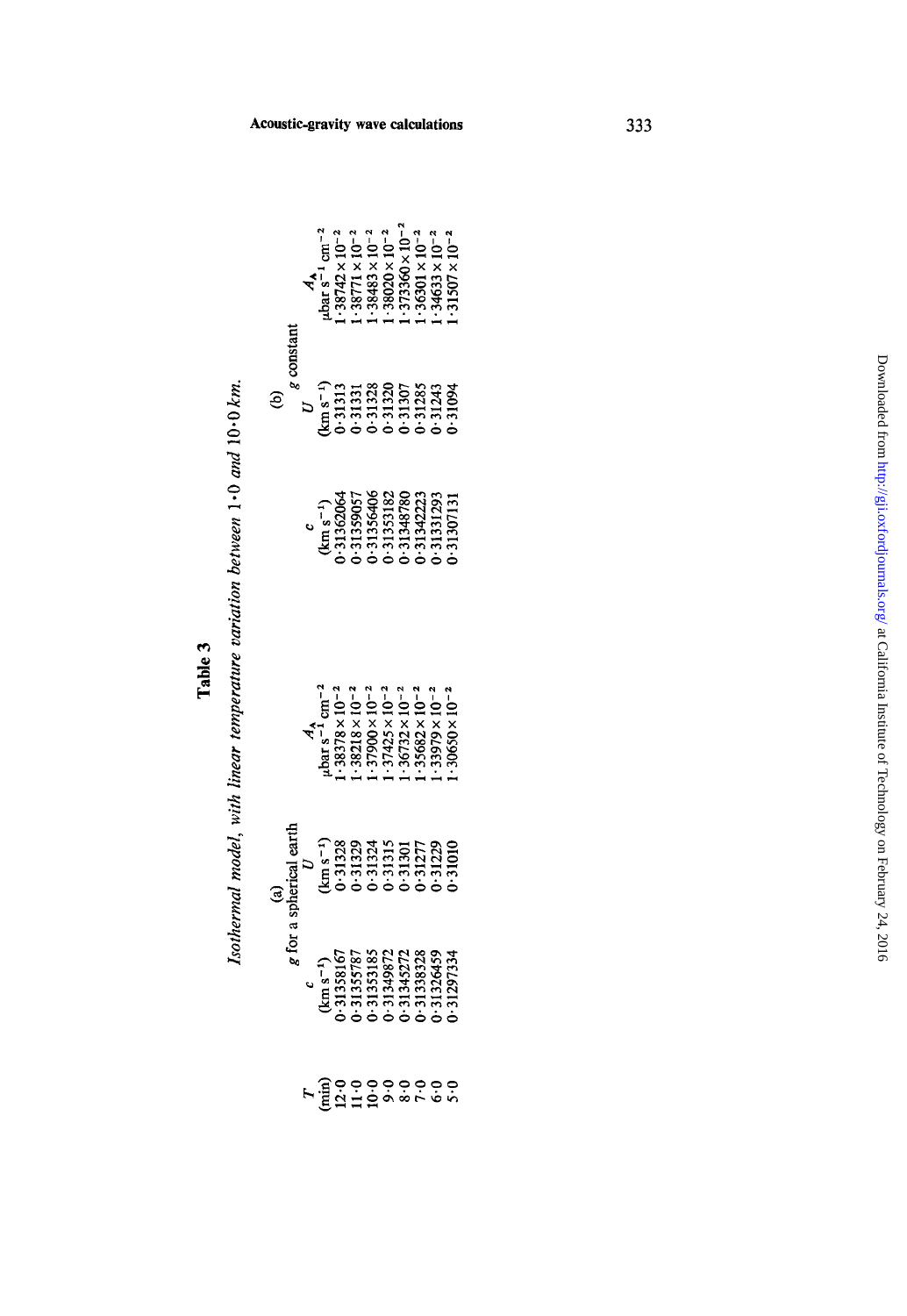|                                                                                                                                                                                                                                                                                                                                                        |                                                                                                                                                                                                                                                     | $\begin{array}{l} A_{\text{A}} \\ \text{bar s}^{-1} \text{ cm}^{-2} \\ 1 \cdot 39958 \times 10^{-2} \\ 1 \cdot 39964 \times 10^{-1} \\ 1 \cdot 38672 \times 10^{-2} \\ 1 \cdot 36672 \times 10^{-2} \\ 1 \cdot 37500 \times 10^{-2} \\ 1 \cdot 37481 \times 10^{-2} \\ 1 \cdot 36481 \times 10^{-2} \\ 1 \cdot 34805 \times 10^{-2} \\ 1 \cdot 34805 \times 10^{-2} \\ \end{array}$ |  |  |  |  |
|--------------------------------------------------------------------------------------------------------------------------------------------------------------------------------------------------------------------------------------------------------------------------------------------------------------------------------------------------------|-----------------------------------------------------------------------------------------------------------------------------------------------------------------------------------------------------------------------------------------------------|-------------------------------------------------------------------------------------------------------------------------------------------------------------------------------------------------------------------------------------------------------------------------------------------------------------------------------------------------------------------------------------|--|--|--|--|
| (b)<br>$\frac{1}{2}$<br>$\frac{1}{2}$<br>$\frac{1}{2}$<br>$\frac{1}{2}$<br>$\frac{1}{2}$<br>$\frac{1}{2}$<br>$\frac{1}{2}$<br>$\frac{1}{2}$<br>$\frac{1}{2}$<br>$\frac{1}{2}$<br>$\frac{1}{2}$<br>$\frac{1}{2}$<br>$\frac{1}{2}$<br>$\frac{1}{2}$<br>$\frac{1}{2}$<br>$\frac{1}{2}$<br>$\frac{1}{2}$<br>$\frac{1}{2}$<br>$\frac{1}{2}$<br>$\frac{1}{2$ |                                                                                                                                                                                                                                                     |                                                                                                                                                                                                                                                                                                                                                                                     |  |  |  |  |
|                                                                                                                                                                                                                                                                                                                                                        |                                                                                                                                                                                                                                                     | $(\mathrm{km s}^{-1})$<br>$(\mathrm{km s}^{-1})$<br>$(\mathrm{m s}^{-1})$<br>$(\mathrm{1348652})$<br>$(\mathrm{1345628})$<br>$(\mathrm{1345628})$<br>$(\mathrm{1345628})$<br>$(\mathrm{1345675})$<br>$(\mathrm{1316875})$<br>$(\mathrm{1316875})$<br>$(\mathrm{1316875})$                                                                                                           |  |  |  |  |
| (a)<br>spherical eart<br>$U$<br>spherical eart<br>$(U$<br>$(U)$<br>$(U)$<br>$(U)$<br>$(U)$<br>$(U)$<br>$(U)$<br>$(U)$<br>$(U)$<br>$(U)$<br>$(U)$<br>$(U)$<br>$(U)$<br>$(U)$<br>$(U)$<br>$(U)$<br>$(U)$<br>$(U)$<br>$(U)$<br>$(U)$<br>$(U)$<br>$(U)$<br>$(U)$<br>$(U)$<br>$(U)$<br>$(U)$<br>$(U)$<br>$(U)$<br>$(U)$<br>$(U)$<br><br>g for               | $\begin{array}{l} A_{\Lambda} \\ \text{4.13}\text{cm}^{-2}\\ +3883\times10^{-2}\\ +38418\times10^{-2}\\ +38418\times10^{-2}\\ +38418\times10^{-2}\\ +3692\times10^{-2}\\ +3692\times10^{-2}\\ +3873\times20^{-2}\\ +317\times10^{-2}\\ \end{array}$ |                                                                                                                                                                                                                                                                                                                                                                                     |  |  |  |  |
|                                                                                                                                                                                                                                                                                                                                                        |                                                                                                                                                                                                                                                     |                                                                                                                                                                                                                                                                                                                                                                                     |  |  |  |  |
|                                                                                                                                                                                                                                                                                                                                                        | $\begin{smallmatrix}&&c\\(km\,s^{-1})\\(km\,s^{-1})\\(1344790\\-31342354\\-31342354\\-3134235\\-31334242\\-3131479\\-3131479\\-31312042\\-31312042\\-31312042\end{smallmatrix}$                                                                     |                                                                                                                                                                                                                                                                                                                                                                                     |  |  |  |  |
|                                                                                                                                                                                                                                                                                                                                                        |                                                                                                                                                                                                                                                     | $F = 12000000000$                                                                                                                                                                                                                                                                                                                                                                   |  |  |  |  |

**Table 4** 

Linear temperature model, of Fig. 3 *Linear temperature model, of Fig. 3*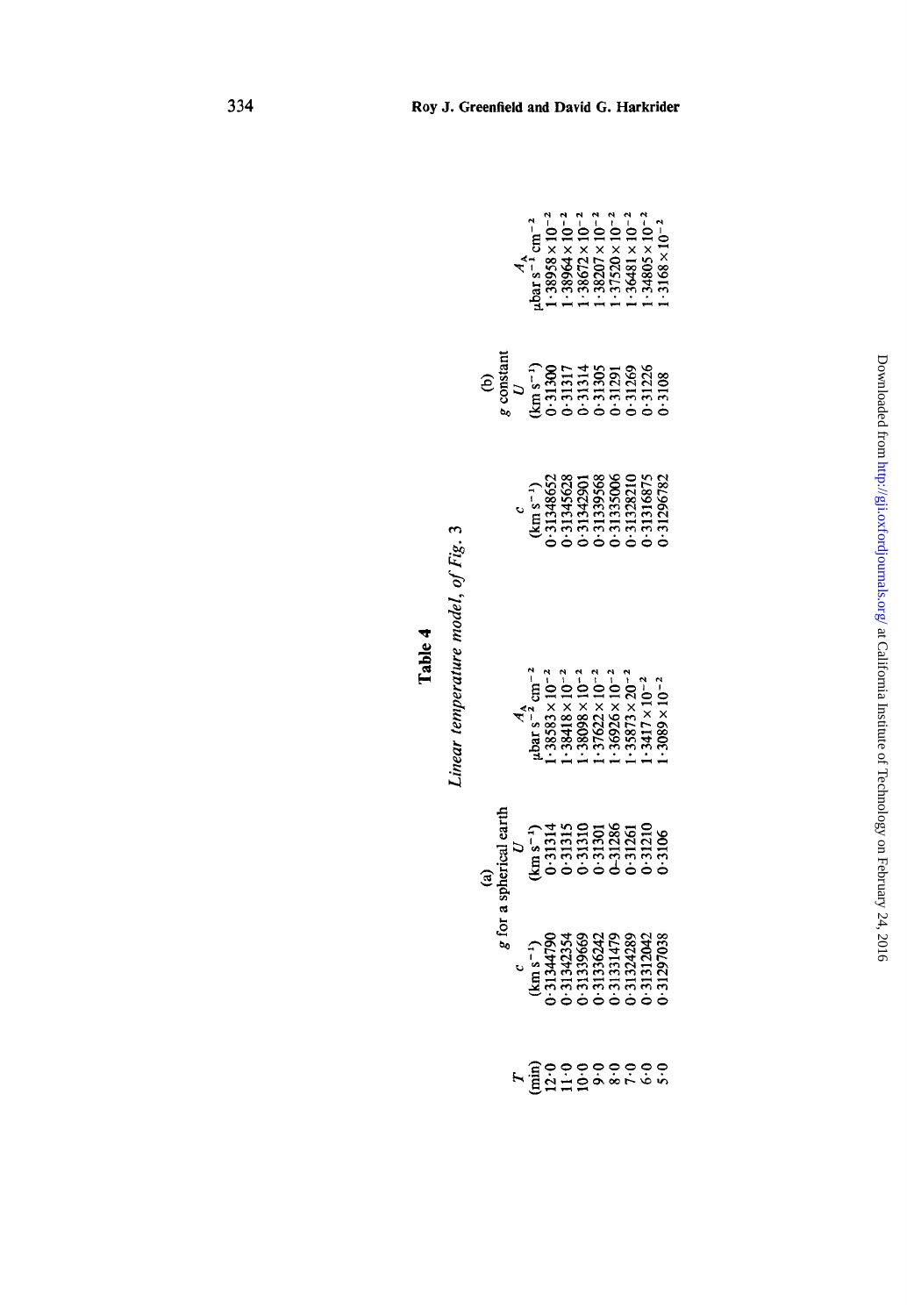335

#### **Acoustic-gravity wave calculations**

#### **Table** *5*

#### *Linear temperature model, large layers*

|        |               | (a)<br>g for a spherical earth* |                                            |
|--------|---------------|---------------------------------|--------------------------------------------|
| Т      | C             | U                               |                                            |
| (min.) | $(km s^{-1})$ | $(km s^{-1})$                   | $\mu$ bar s <sup>-2</sup> cm <sup>-2</sup> |
| 12.0   | 0.31344799    | 0.31314                         | $1.38570 \times 10^{-2}$                   |
| 11.0   | 0.31342364    | 0.31315                         | $1.38404 \times 10^{-2}$                   |
| 10.0   | 0.31339680    | 0.31310                         | $1.38084 \times 10^{-2}$                   |
| 9.0    | 0.31336254    | 0.31301                         | $1.37608 \times 10^{-2}$                   |
| 8.0    | 0.31331492    | 0.31286                         | $1.36912 \times 10^{-2}$                   |
| 7.0    | 0.31324303    | 0.31261                         | $1.35860 \times 10^{-2}$                   |
| 6.0    | 0.31312020    | 0.31211                         | $1.34146 \times 10^{-2}$                   |
| 5.0    | 0.31298441    | 0.3106                          | $1.309 \times 10^{-2}$                     |

The inclusion of a negative temperature gradient in the lower atmosphere (Model 2) increased the plateau phase and group velocities relative to those computed from the isothermal layer Model 1 by about 0.3 per cent (Table 2(a)). For Model **3,** the complete linear temperature variation model, the plateau velocities were also greater than those for Model **1** but the effect was not as large as for Model 2 (Table 4(a)). This opposing effect of about 0-03 per cent is due to the positive thermal gradients at altitude.

Strong positive gradients form anomalous regions in the atmosphere where the Brunt-Vaisala period is less than the acoustic cutoff period (Tolstoy 1967). This occurs in our models in the altitude range from 106 to 175 km. From our calculations, we see that this effect is negligible on the  $GR_0$  mode dispersion and for near sea level sources and receivers it has a negligible effect on the  $GR_0$  spectral amplitude, as evidenced by values of  $A_A$  in Tables 2(a), 3(a) and 4(a). The effect of placing a source or receiver in this anomalous region will be discussed in a later paper.

For Model **4,** which is identical to Model 3 except for thicker temperature variation layers, the plateau velocities are slightly greater than those for Model 3 (Table 5). This is due to the difference in the gravity variation for the two models, since when *g*  is constrained to be constant throughout the model, and thus the same in both models, the dispersion and spectral values for each model are identical (Table 4(b)).

In order to determine the effect of the variation of *g* with height, calculations were made for all models setting *g* constant and equal to the assumed sea-level value. The results are shown in Tables 2(b), 3(b) and 4(b). The constant-gravity models, which have a larger *g* value for each layer compared to the more realistic variation, yield slightly greater plateau velocities than their corresponding variable *g* models. This effect is less than that caused by using linear temperature variations instead of isothermal layers.

Therefore we can conclude that using more realistic linear temperature variation models increases the plateau velocities of the **GR,** acoustic gravity mode by about 0.3 per cent relative to previous isothermal larger models, and that the greatest effect is due to modelling the atmosphere with a linear thermal temperature variation in the lower 11 km. This is not surprising since the  $GR_0$  mode is the modal equivalent of the atmospheric surface wave trapped near the Earth's surface.

# **Summary and conclusions**

We have presented a method for computing the layer matrices and layer derivative matrices needed to calculate the phase velocity, group velocity, and mode excitation functions for acoustic gravity waves. The method is most useful in regions with large temperature gradients where the series representation of the required confluent

\* Results for *g* constant are identified to those given in Table 4(b).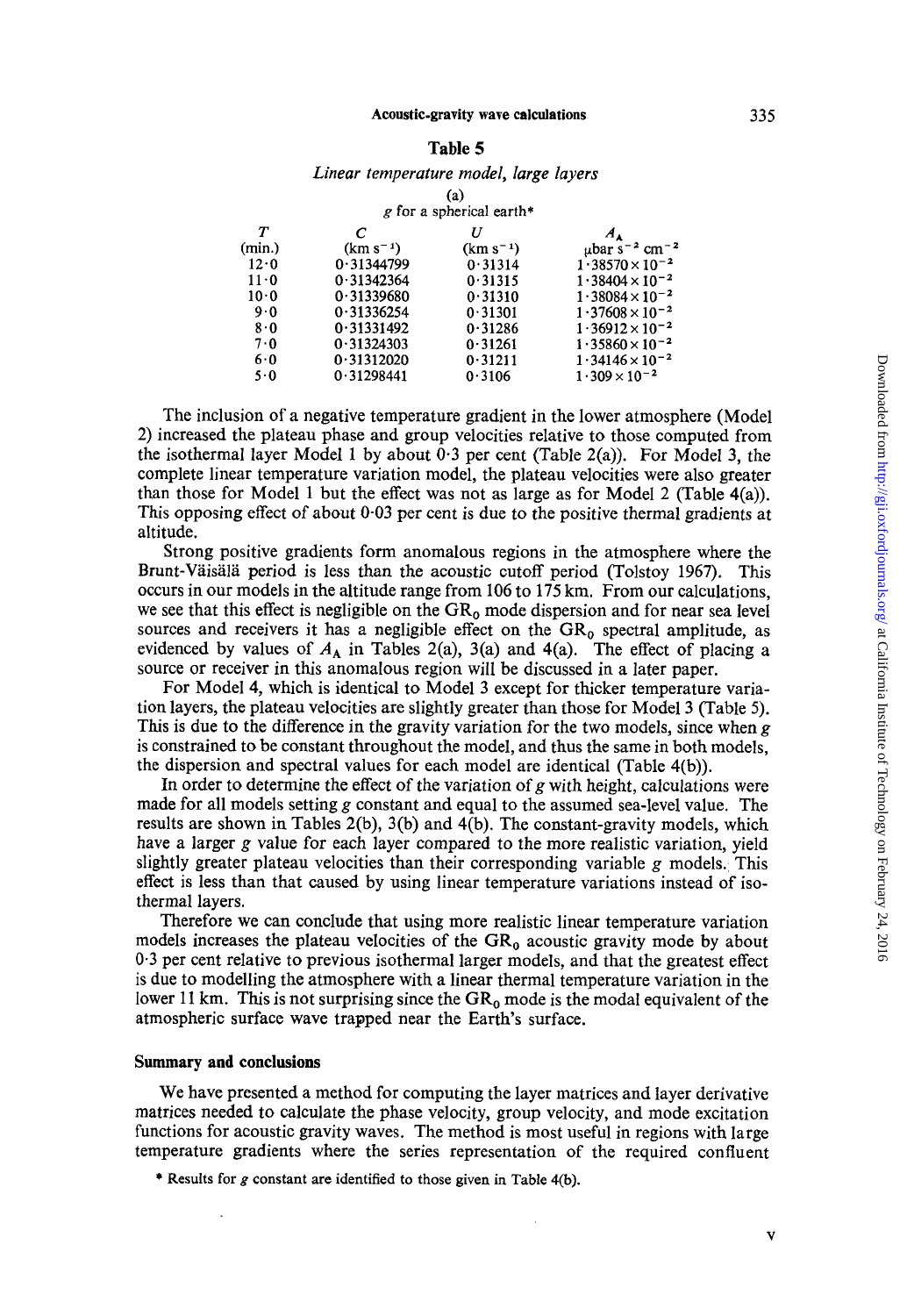hypergeometric functions is rapidly convergent, and where use of the isothermal layer approximation requires very thin layering. For example, one of our calculations showed a  $1.0$  per cent error in the isothermal layer results when 280 layers were used to represent the E region. For this same region Friedman & Crawford (1968) determined that more than 500 layers would be needed to obtain 0-1 per cent accuracy in the layer matrix elements at a period of 58min and a wavelength of 300 km. Friedman & Crawford presented a different method for reducing computation in comparison to the isothermal layer method. Although we are not able to assess precisely the amount of computation required for their method, it appears to be much greater than the method we present here. For small temperature gradients, at short periods or with phase velocities below  $100 \text{ m s}^{-1}$ , some of the series required for the present method are poorly convergent. However, it seems likely that asymptotic methods will allow rapid evaluation of the required functions for some of the combinations of periods and phase velocities for which the series convergence is slow.

The method was presented here for a windless layer. However, we can show that in a layer with constant horizontal wind the method carries over with the substitution of  $\omega - \bar{k}$ .  $\bar{V}$  for  $\omega$ . At present we have not developed a method of handling a layer with changing wind shear; such a formulation would be useful in studying the effect of propagation through a critical region (Claerbout 1967).

In this work attention has been directed to real *k.* However, nothing in the mathematical development relies on the assumption **of** real *k,* so the method should be useful for investigations of imperfect ducting (Friedman 1966).

The expressions for the layer matrices and the layer derivative matrices were used to compute group and phase velocity curves for the  $GR_0$  mode. The present method gave results which differed by **0-3** per cent from the results of Press & Harkrider (1962). We believe these small differences are, in the main, due to the thickness of the isothermal layers they used to represent the troposphere.

#### **Acknowledgment**

This research was partially supported by the Advanced Research Projects Agency of the Department of Defense and was monitored by the Air Force Office of Scientific Research under Contract No. F 44620-70-C-0120 with the California Institute of Technology, and under Contract F-44620-69-C-0082 with Teledyne-Geotech. Part of the computations were done at The Pennsylvania State University Computation Center.

Roy J. Greenfield: *Department* of *Geology and Geophysics, Planetary Sciences,* 

David G. Harkrider: *Division* of *Geological and The Pennsylvania State University California Institute of Technology* 

## **References**

- Claerbout, **J.** F., 1967. *Electromagnetic effects* of *atmospheric gravity waves,* Ph.D. Thesis, M.I.T., Cambridge, Mass.
- Friedman, **J.** P., 1966. Propagation of internal gravity waves in a thermally stratified atmosphere, *J. geophys. Res.,* **71,** 1033-1054.
- Friedman, J. P. & Crawford, B. W., 1968. *Acoustic-Gravity Waves in the Atmosphere,*  ed. T. M. Georges, **U.S.** Govn. Printing Office, Washington, D.C.
- Georges, T. M., 1968. *Acoustic Gravity Waves in the Atmosphere,* U.S. Govn. Printing Office, Washington, D.C.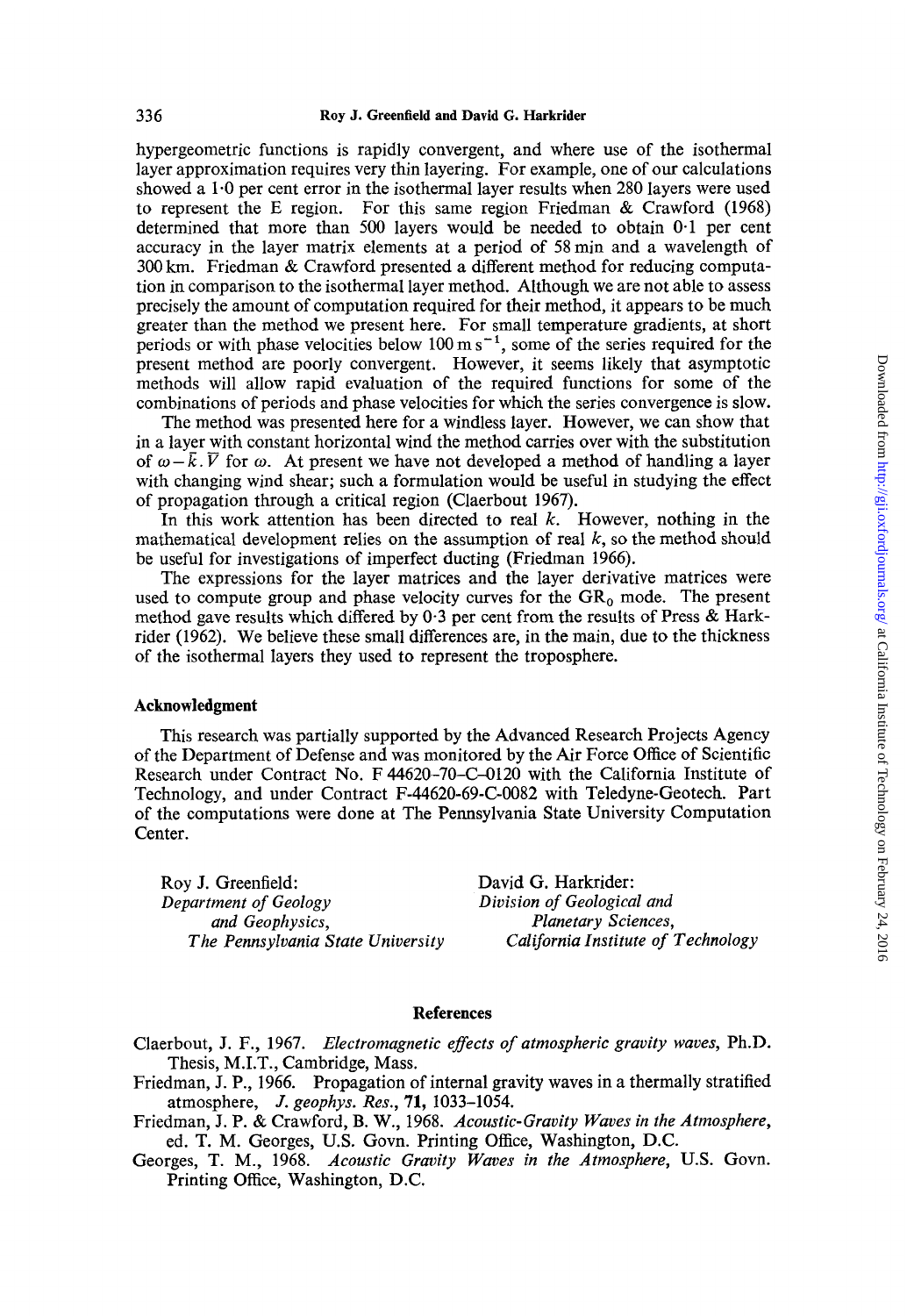- Gilbert, F. & Backus, G. E., 1966. Propagator matrices in elastic wave theory, *Geophys.,* 31, 326-332.
- Harkrider, D. G., 1964. Theoretical and observed acoustic-gravity waves from explosive sources in the atmosphere, *J. geophys. Res.,* 69, 5295-5321.
- Harkrider, D. G. & Wells, F. J., 1968. *Acoustic-Gravity Waves* in *the Atmosphere,*  eds. T. M. Georges, **U.S.** Govn. Printing Office, Washington, D.C.
- Harkrider, D. *G.* & Flinn, E. **A.,** 1970. Effect of crustal structure on Rayleigh waves generated by atmospheric explosions, *Rev. Geophys.,* 8,501-516.
- Lamb, H., 1945. *Hydrodynamics,* Dover, New York, N.Y.
- Phinney, R. A., 1970. Reflection of acoustic waves from a continuously varying interfacial region, *Rev. Geophys.,* 8, 517-532.
- Pierce, A. D., 1966. Justification of the use of multiple isothermal layers as an approximation to the real atmosphere for acoustic-gravity wave propagation. *Radio Sci.,* 1,265-267.
- *Theoretical predictions of acoustic-gravity*  Pierce, **A.** D. & Posey, J. W., 1970. *pressure waveforms generated by large explosions in the atmosphere,* M.I.T. Dept. of Mechanical Engr. Final Rpt., Cambridge, Mass.
- Press, F. & Harkrider, D. G., 1962. Propagation of acoustic-gravity waves in the atmosphere, *J. geophys. Res.,* 67,3889-3908.
- Row, R. V., 1967. Acoustic-gravity waves in the upper atmosphere due to a nuclear detonation and an earthquake, *J. geophys. Res.,* 12, 1599-1610.
- Slater, L. J., 1964. Confluent hypergeometric functions in *Handbook of Mathematicul Functions,* **U.S.** Govn. Printing Office, Washington, D.C.
- Tolstoy, I., 1967. Long period gravity waves in the atmosphere, *J. geophys. Res.,*  12,4605-4622.
- Vincent, R. **A.,** 1969. A criterion for the use of the multi-layer approximation in the study of acoustic-gravity wave propagation, J. *geophys. Res.,* 74,2996-3001.
- Wares, G. W., Champion, K. W., Pond, H. L. & Cole, A. E., 1960. atmosphere, *Handbook of Geophysics,* **1-1** 1-37, The MacMillan Co., New York.

# **Appendix A**

#### **Definition of**  $M_i$  **and**  $P_i$  **and interrelationships**

The  $M(a, b, \xi)$  are Kummer's functions given by Slater (1964). This function for particular values of  $a$ ,  $b$  and  $\xi$  appear repeatedly in the main body of this work, so for compactness we adopt the following notation:

$$
M_1 \equiv M(a, b, \xi)
$$
  
\n
$$
M_2 \equiv M(a+1, b+1, \xi) = \frac{b}{a} \frac{\partial M_1}{\partial \xi}
$$
  
\n
$$
M_3 \equiv M(1-a, 2-b, -\xi)
$$
  
\n
$$
M_4 \equiv M(2-a, 3-b, -\xi) = -\left(\frac{2-b}{1-a}\right) \frac{\partial M_3}{\partial \xi}
$$
  
\n
$$
M_5 \equiv M(a+2, b+2, \xi) = \left(\frac{b+1}{a+1}\right) \frac{\partial M_2}{\partial \xi}
$$
  
\n
$$
M_6 \equiv M(3-a, 4-b, -\xi) = -\left(\frac{3-b}{2-a}\right) \frac{\partial M_4}{\partial \xi}.
$$
 (A1)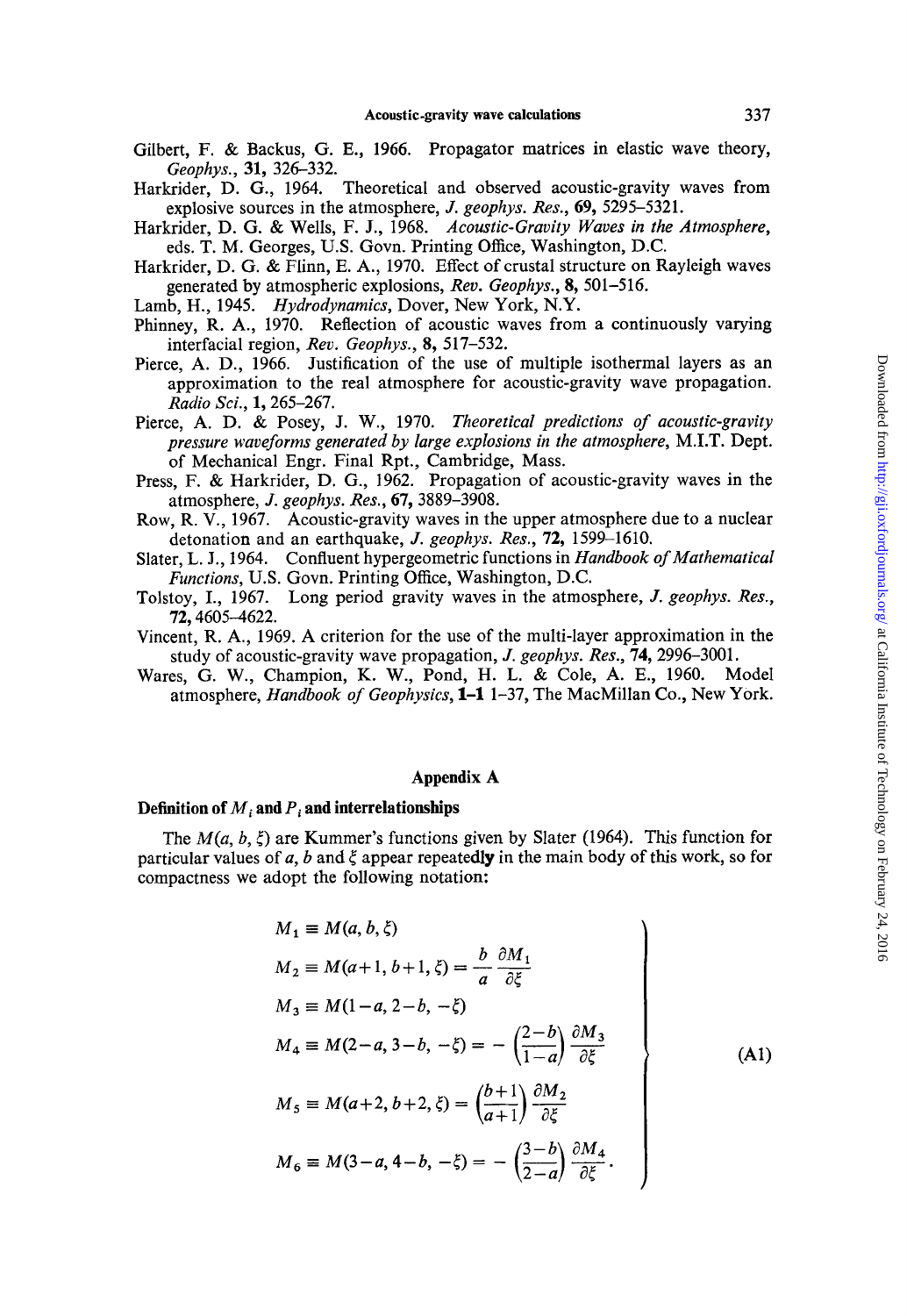Taking partial derivatives of  $M(a, b, \xi)$  with respect to *a* gives a new function we define as the  $P_i$  functions:

$$
P_1 \equiv \frac{\partial M_1}{\partial a}
$$
  
\n
$$
P_2 \equiv \frac{\partial M_2}{\partial (a+1)} = \frac{\partial M_2}{\partial a}
$$
  
\n
$$
P_3 \equiv \frac{\partial M_3}{\partial (1-a)} = -\frac{\partial M_3}{\partial a}
$$
  
\n
$$
P_4 \equiv \frac{\partial M_4}{\partial (2-a)} = -\frac{\partial M_4}{\partial a}.
$$
\n(A2)

 $\lambda$ 

The evaluation of the  $M_i$  and  $P_i$  are considered in Appendix B.

# **Appendix B**

# Numerical evaluation of  $M_i$  and  $P_i$

The function 
$$
M(a, b, \xi)
$$
 is defined as (Slater 1964)  
\n
$$
M(a, b, \xi) = \sum_{m=0}^{\infty} T_m,
$$
\n(81)  
\nhere  
\n
$$
T_m = \frac{(a)_m \xi^m}{(b)_m m!},
$$
\n(82)

where

$$
T_m = \frac{(a)_m \xi^m}{(b)_m m!},\tag{B2}
$$

where

$$
(c)m \equiv (c)(c+1)...(c+m-1)
$$
 (B3)

and  $c_0 = ... 1$ .

The series in (B1) were summed until  $T_L$  satisfied

$$
|T_L| / \left| \sum_{m=0}^{L} T_M \right| < \varepsilon \tag{B4}
$$

For negative **5** better numerical results were obtained by evaluating the left-hand side of the Kummer transformation (Slater 1964, p. 505)

$$
e^{\xi} M(b-a, b, -\xi) = M(a, b, \xi).
$$
 (B5)

We developed the following rapid algorithm to evaluate the *Pi.* 

$$
P(a, b, \xi) = \frac{\partial M(a, b, \xi)}{\partial a}
$$
  
= 
$$
\sum_{m=1}^{\infty} \frac{\xi^m}{(b)_m m!} \frac{\partial (a)_m}{\partial a}
$$
 (B6)

$$
\frac{\partial (a)_m}{\partial a} = (a)_m h_m \tag{B7}
$$